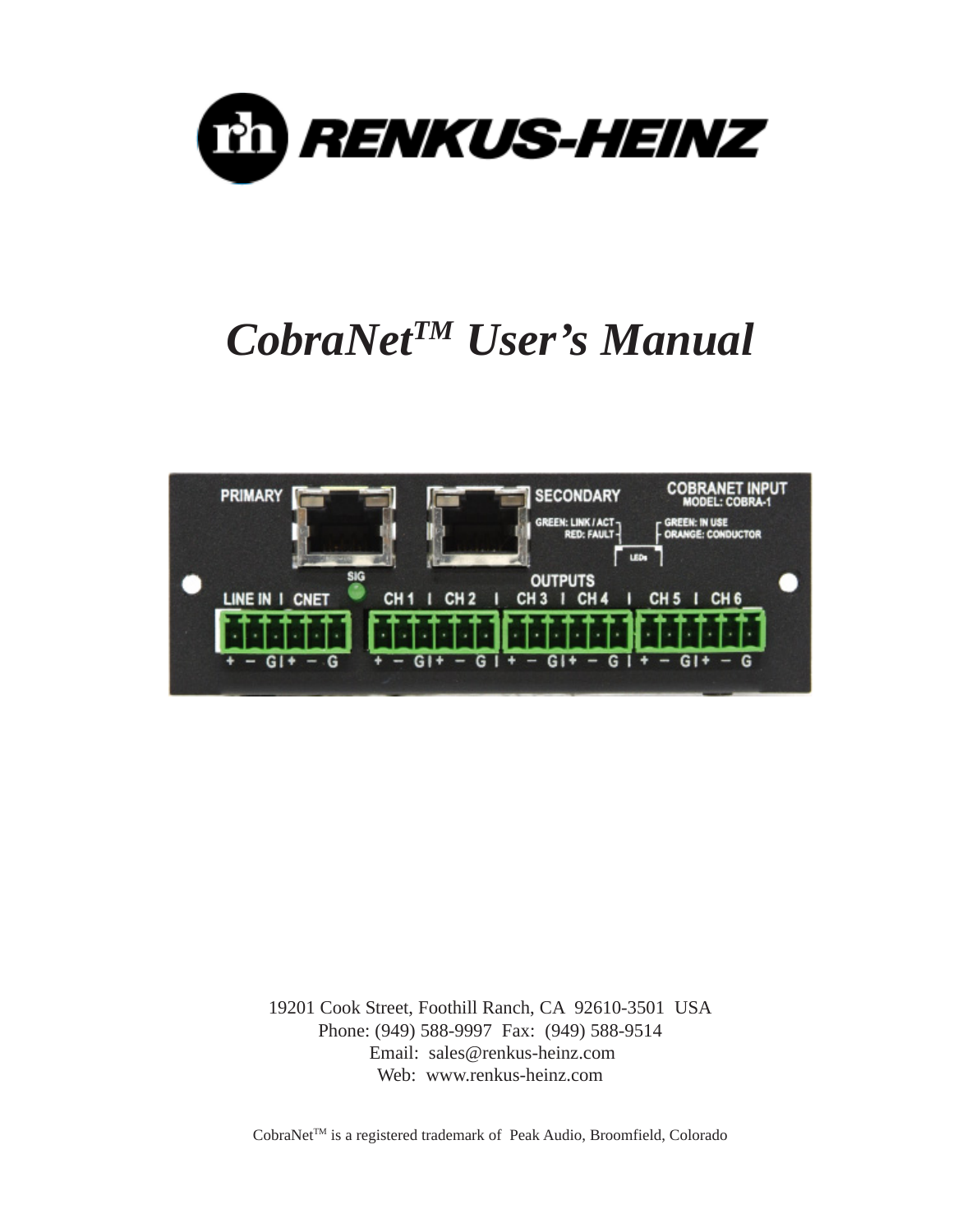# **Table of Contents**

| <b>Safety Instructions</b>                       | 3              |
|--------------------------------------------------|----------------|
| Introduction                                     | 4              |
| What is CobraNet                                 | $\overline{4}$ |
| <b>System Design</b>                             | 4              |
| <b>CobraNet Hardware</b>                         | 5              |
| <b>Input/Output Connections</b>                  | 5              |
| Unit Identification                              | 6              |
| Software                                         | 7              |
| <b>CND</b> isco.exe (CobraNet Discovery Program) | 7              |
| CobraNet.exe                                     | 9              |
| <b>R-Control with CobraNet</b>                   | 12             |
| R-Control and CobraNet Combiner Box              | 12             |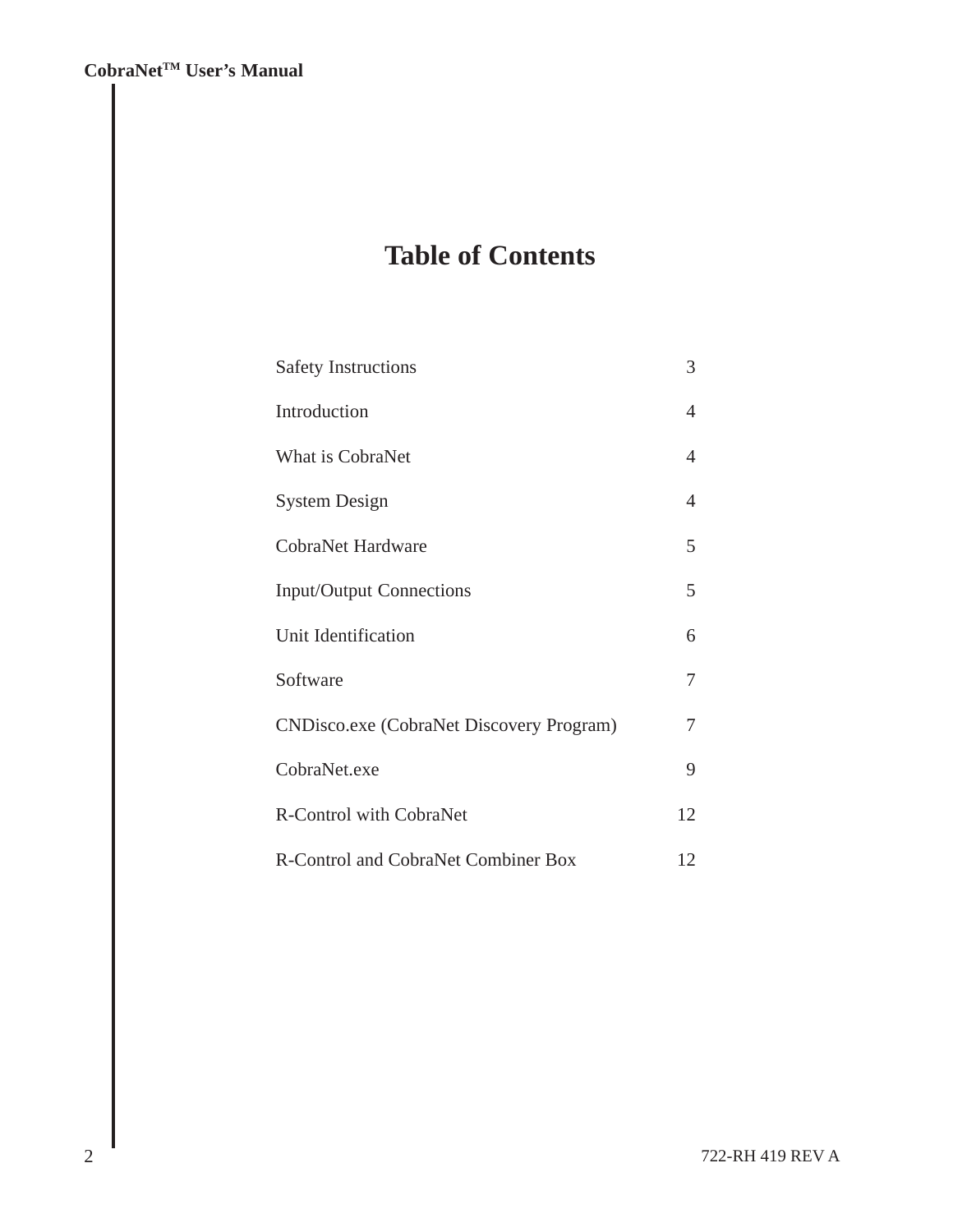# **Cautions**

#### **CAUTION**

#### **TO AVOID ELECTRIC SHOCK, DO NOT INSERT FINGERS OR OBJECTS INTO ANY OPENINGS IN**

WARNING: TO PREVENT FIRE OR ELECTRIC SHOCK, DO NOT EXPOSE THIS EQUIPMENT TO RAIN OR MOISTURE



Explanation of Graphical Symbols The lightning flash with arrowhead symbol, within an equilateral triangle, is intended to alert the use to the presence of uninsulated "dangerous Voltage" within the product's enclosure that may be of sufficient magnitude to constitute a risk of electric shock to humans.



The exclamanation point,within an equilateral triangle is intended to alert the users to the presence of important operating and maintenance (servicing) instructions in the literature accompanying the product.

# **CAUTION**

**RISK OF ELECTRIC SHOCK DO NOT OPEN**



CAUTION: TO REDUCE THE RISK OF ELECTRIC SHOCK, DO NOT REMOVE THE COVER. NO USER-SERVICEABLE PARTS INSIDE. REFER SERVICING TO QUALIFIED SERVICE PERSONNEL



**VORSICHT**

**UM ELEKTRISCHEN SCHLAG ZU VERMEIDEN, KEINE FINGER ODER GEGENSTÄNDE IN** ÖFFNUNNGEN DES GEHÄUSES STECKEN

WARNUNG: ZUR VERMEIDUNG VON FEUER ODER ELEKRISCHEN SCHLÄGEN DAS GERÄT NICHT MIT REGEN



Erklärung der graphischen Symbole Der Blitz mit nach untenzielendem Pfeil in einem gleichseitigen Dreieck weist den Benutzer auf das Vorhandensein einer unisolierten, "gefährlichen Spannung" im Gehäuse hin, die stark genug sein kann, einer Person einen gefährlichen elektrischen Schlag zu versetzen.



Das Ausrufezeichen in einem gleichseitigen Dreieck weist den Benutzer auf wichtige Betriebs- und Wartungsvorschriften in den beiliegenden Unterlagen des Gerätes hin.





VORSICHT**!** UM DAS RISIKO EINES ELEKTRISCHEN SCHLAGES ZU VERMINDERN, ABDECKUNG NICHT ENTFERNEN. KEINE BENUTZER BEDIENUNG-STEILE IM INNERN. BEDIENUNG NUR DURCH QUALIFIZIERTES BEDIENUNGSPERSONAL.



 To reiterate the above warnings: servicing instructions are for use by qualified personnel only. To avoid electric shock, do not perform any servicing other than that contained in the Operation Instructions unless you are qualified to do so. Refer all servicing to qualified personnel

#### **VORSICHT**

**GEFAHR EINES ELEKTRISCHEN SCHLAGES: NUR VON QUALIFIZIEREM WARTUNGSPERSONAL ZU ÖFFNEN**

 Eindrigliche Warnung: Wartungsvorschriften dienen nur der Benutzung durch qualifizieres Personal. Zur Vermeidung eines elektrischen Schlages keine anderen als die in den Betriebsvorschriften beschriebenen Wartungsarbeiten ausführen, es sei denn Sie sind dafür qualifiziert. Wartungsarbeiten sind nur von qualifiziertem Wartungspersonal auszuführen.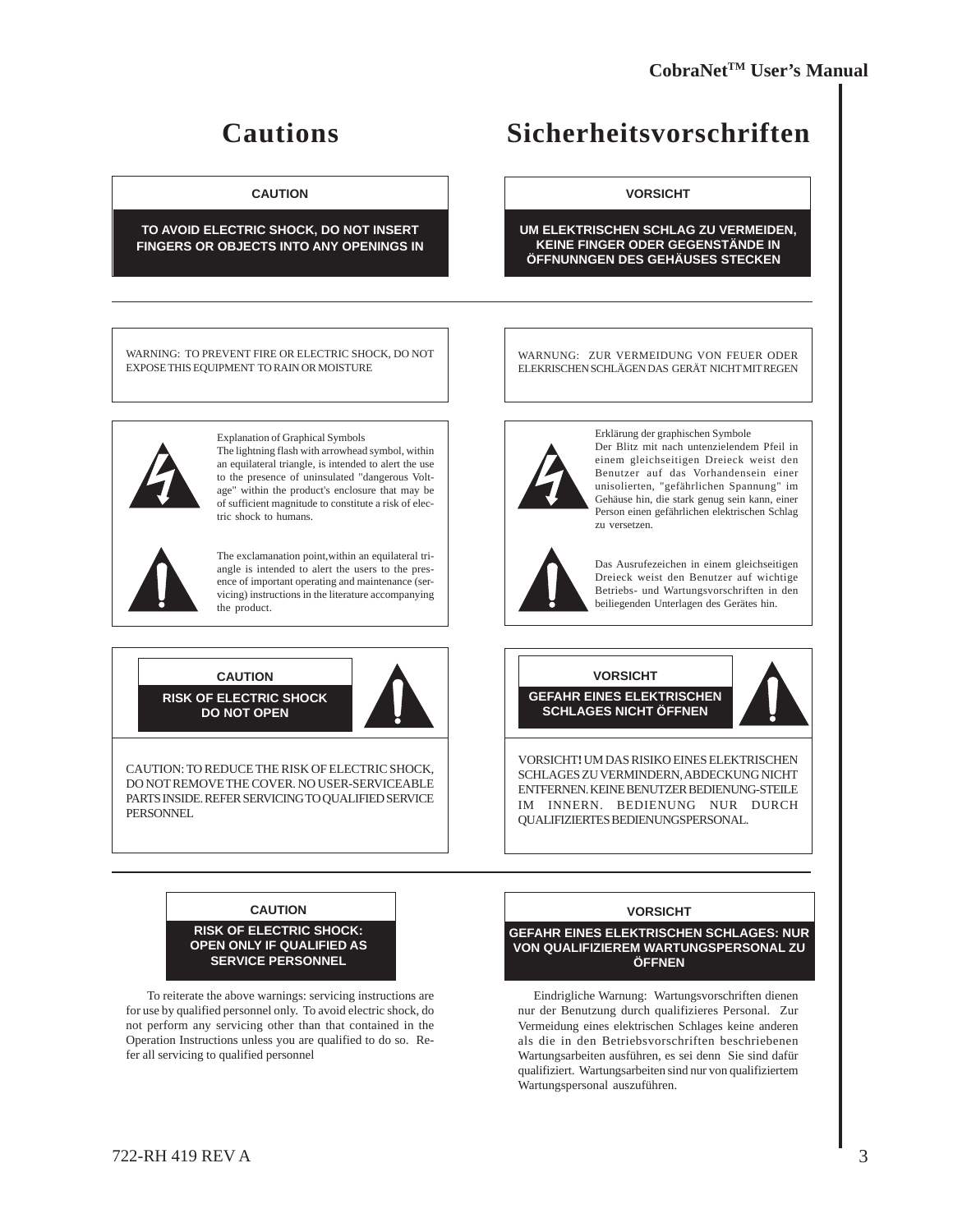#### **Introduction**

Thank you for purchasing a Renkus-Heinz CobraNet enabled system. This manual will provide you with a brief overview of what CobraNet is and how to use it. It will also cover the CobraNet hardware and its connections. In the software section of the manual, the programs required for setting up and configuring the system will be covered in detail.

If more detailed information is required on CobraNet, please refer to Peak Audio's web site located at www.peakaudio.com.

#### **What is CobraNet?**

CobraNet is a real time digital audio distribution system over an Ethernet network. It provides the user the ability to distribute multiple channels of high quality digital audio over a single CAT5 cable. Because of the use of CAT5 cabling, installation costs can be greatly reduced.

#### **System Design**

The basic components required for a CobraNet system are shown in the block diagram below. CobraNet requires a device to convert the analog audio signal to a digital signal, which then gets inserted onto the Ethernet network. This is shown as the Input Box in the block diagram. The Ethernet network next gets routed through an Ethernet switch. The CobraNet audio is received and decoded by a device designed to take the signal off the Ethernet network. An example of such a device would be a Renkus-Heinz self-powered loudspeaker with the CobraNet option or the CobraNet Breakout Box. The last required item is a computer for monitoring and controlling the network. The computer is only required for system installation and troubleshooting, not for day-today operation of the system.



CobraNet System Example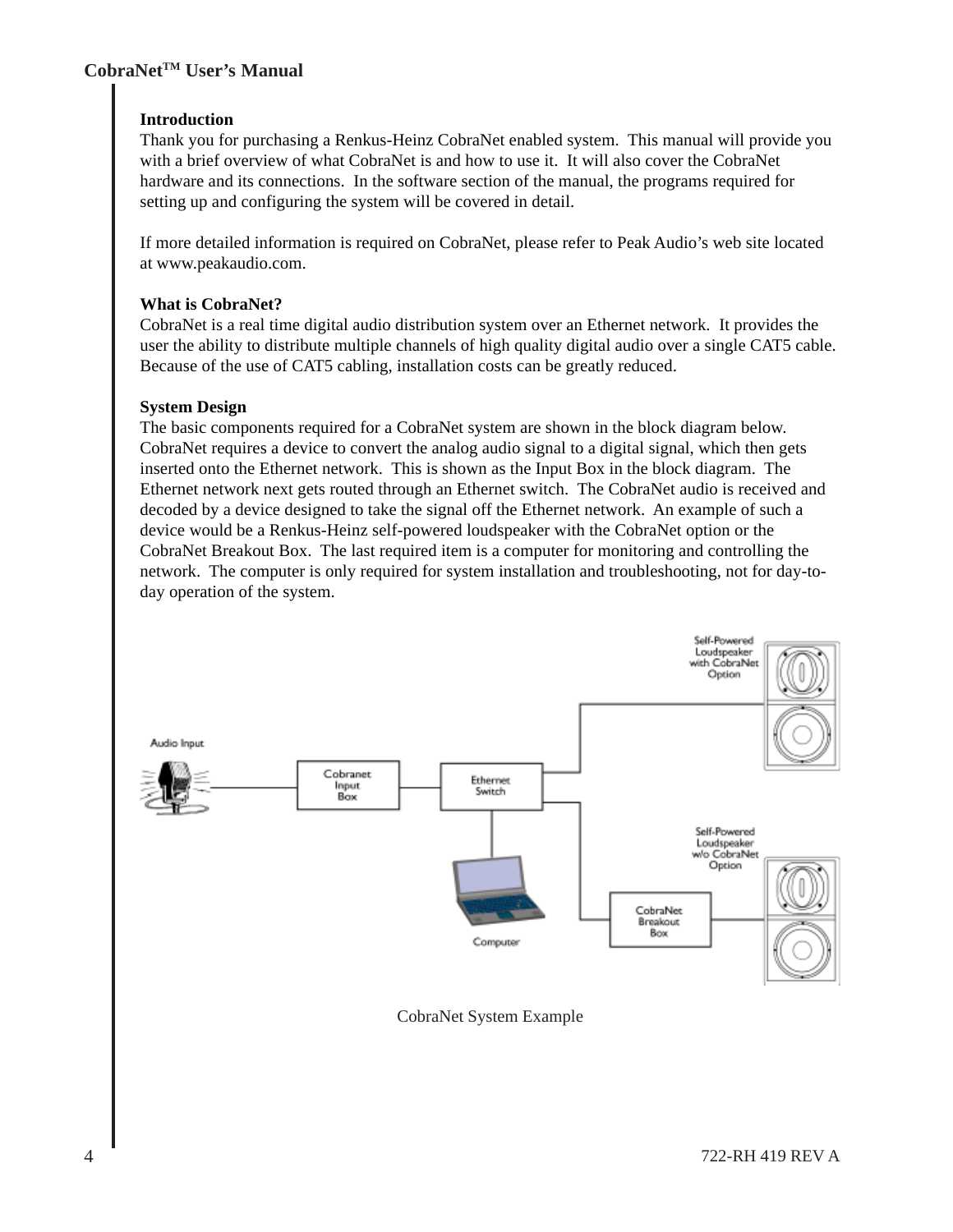#### **CobraNet Hardware**

Renkus-Heinz offers CobraNet in two different configurations. The first configuration is installed inside a self-powered loudspeaker capable of accepting the CobraNet option.



CobraNet Plug-In Option

The second configuration available from Renkus-Heinz is the CobraNet Breakout Box. This is a stand-alone unit that can be used in any number of different system configurations. It's compact for easy attachment to a self-powered loudspeaker that cannot accept the CobraNet option installed inside.



CobraNet Breakout Box

#### **Input / Output Connectors**

#### **CobraNet:**

#### **Primary (Ethernet):**

This RJ-45 connector is used for connecting the Ethernet network cable (CAT5) to the CobraNet board.

#### **Secondary (Ethernet):**

This RJ-45 connector is used for creating a redundant CobraNet network. If the primary network fails, the secondary network automatically takes over to insure the audio program continues uninterrupted.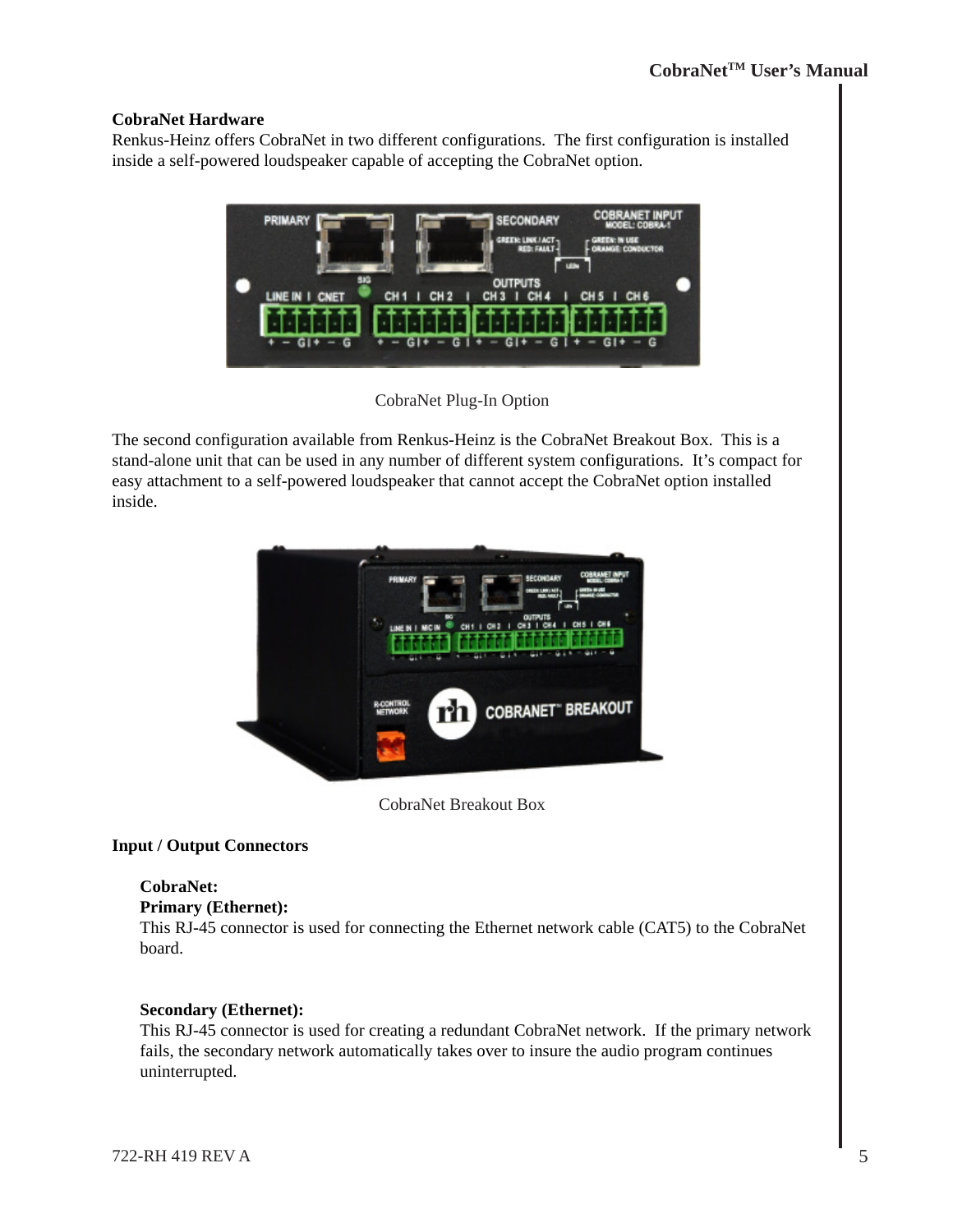#### **Input / Output Connectors (Cont.)**

#### **Inputs:**

#### **Line In:**

This is a balanced analog input that is used for bypassing the CobraNet system and inserting an analog audio signal directly into the self-powered loudspeaker. If CobraNet is functioning, this signal will be summed with the CobraNet signal being received on Ch 1. In the CobraNet Breakout Box, this connector has no function.

#### **CNet (CobraNet):**

This is a balanced analog input used for inserting an audio signal onto the CobraNet network. This can be used for sending a signal from the location of the loudspeaker or breakout box to another location in the facility.

#### **Outputs:**

#### **Ch 1 through Ch 6:**

These are balanced analog audio outputs from the CobraNet network. Their purpose is to eliminate the need for more than one CobraNet network module or Breakout Box in all but the largest clusters and systems. The Ch 1 output is the same signal that is routed internally to the self-powered loudspeaker.

#### **Indicators:**

#### **CobraNet (Ethernet) RJ-45 LEDs:**

**On each of the RJ-45 Ethernet conn**ectors are two LEDs. If the Primary connector is being used, then the LEDs on this connector will show activity. The same is true for the secondary connector.

The left LED on the RJ-45 will either be green or red. This LED should be flashing green indicating it has found a link and is currently active. If it goes red, a fault has occurred.

The right LED on the RJ-45 will either be green or yellow. Green indicates the unit is powered up. Yellow indicates the unit has power and this particular unit has been assigned as the conductor for the CobraNet network.

#### **Sig (Signal Present) LED:**

This is the signal present LED. It will indicate when the Ch 1 output has audio present.

#### **Unit Identification**

In order for the CobraNet units to communicate on the Ethernet network, a unique address must be supplied to each device.

#### **Mac Address**

Each CobraNet unit has a unique MAC Address. This MAC address number is affixed to each CobraNet product with either a sticker or a tag. The MAC Address number, for example, should look something like 0062b02319e. It is important to save this number because it will help aid in identifying a particular CobraNet unit during set-up and configuration.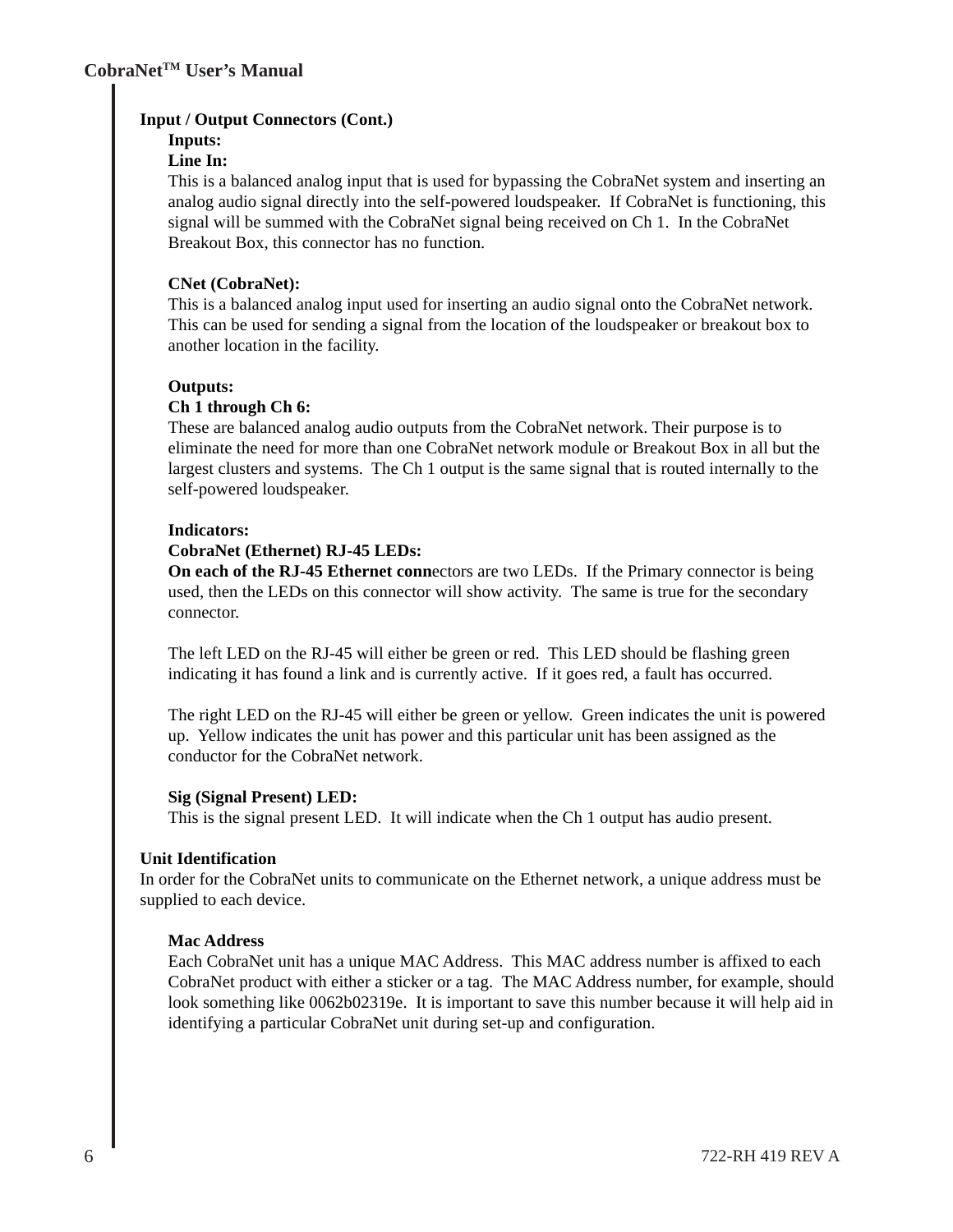#### **IP Address**

The IP address is the address used by the CobraNet devices and computers to communicate over the Ethernet network. In order for the devices to properly communicate, all the devices must have a unique IP address and be on the same IP network. Refer to the CNDisco (CobraNet Discovery) program instructions that follow for more information on setting the IP address.

#### **Software**

There are two main software programs needed for the installation and configuration of the CobraNet system. These are the CobraNet Discovery program and the CobraNet program. These programs are outlined next.

#### **CNDisco.exe (CobraNet Discovery)**

Peak Audio developed the CobraNet Discovery program for monitoring CobraNet networks. This program searches for all the CobraNet devices connected to the network. It's also used for setting the IP addresses and updating a device's firmware.

#### **IP address assignment:**

The CobraNet Discovery program will automatically assign the IP address to the CobraNet devices. By allowing the CobraNet Discovery program to automatically assign the IP address, you will be assured that there will not be any conflicts between two CobraNet devices having the same IP address.

To set up the automatic IP address assignment, use the following procedure.

- 1. Open the CobraNet Discovery program
- 2. Under the View menu, select Options.
- 3. In the IP Address Range box, uncheck the Enable Auto Assignment check box.
- 4. Set the Start IP address for the desired IP address range. For example: 192.168.1.1.
- 5. Set the End IP address for the desired IP address range. For example: 192.168.1.255
- 6. Check the Enable Auto Assignment check box.

Once the automatic IP address assignment has been configured, any devices added to the network will be assigned a unique IP address in the range specified.

#### **Updating firmware:**

If it is required to update the firmware to the CobraNet unit, this is accomplished by using the CobraNet Discovery program. To update the firmware, use the following procedure.

- 1. Under the View menu, select Options. The Configuration window will appear.
- 2. In the Database Location box, you need to set the path to the location of the new firmware. You can either type in the path or use the Browser button. The file you are looking for is called database.ini.
- 3. Select OK to close the Configuration window.
- 4. In the main CobraNet Discovery window, select the CobraNet device on which you wish to upgrade the firmware.
- 5. Under the CobraNet menu, select Update Firmware.
- 6. The Select Firmware Version screen will appear. Select the desired firmware and push the Update button.
- 7. It will then ask if you are sure if you want to update the firmware, select OK. Once the update has been completed, you may need to reboot the CobraNet board.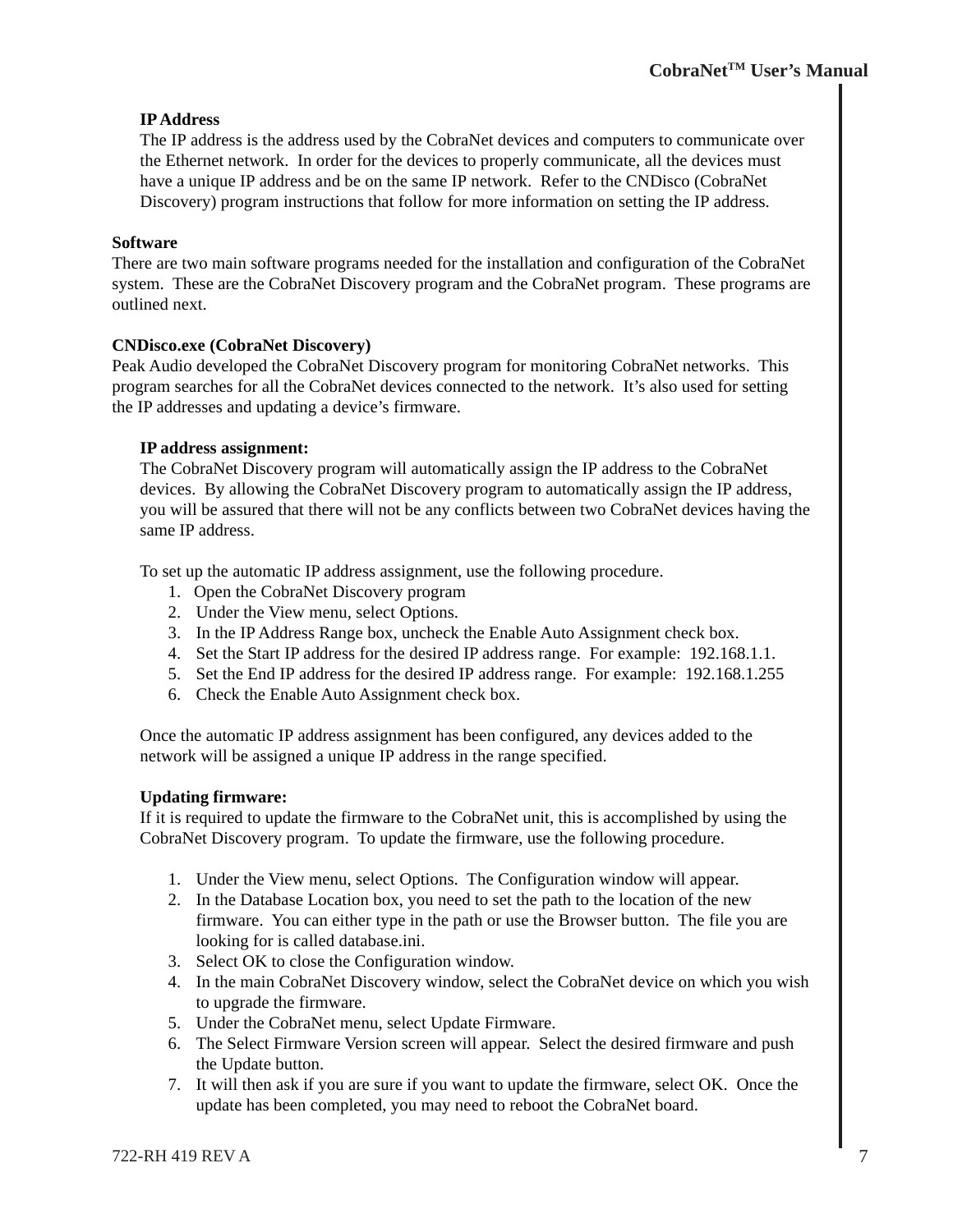### **CNDisco.exe (CobraNet Discovery) (Cont.)**

#### **Main Window:**

The main window of the CobraNet Discovery program will display all the CobraNet devices located on the CobraNet network. Here you will see the MAC address and the IP address that has been assigned to each device. By using this window, you will now be able to see the IP address for any individual device. You will use this address in the CobraNet.exe program for setting up audio channel selection.

|   | <b>III CobraNet[Im] Discovery</b><br>CobseNet Edit View Help |            |         |             |                                   |         |         |         |                  |          |       | 同例図                      |
|---|--------------------------------------------------------------|------------|---------|-------------|-----------------------------------|---------|---------|---------|------------------|----------|-------|--------------------------|
|   | 5 NAC Addess                                                 | IP Address | sysName | <b>Hull</b> | Rv2                               | Rv3     | Re4     | Til     | Ti2              | Tx3      | Te4   |                          |
| ⊌ | 00602602319a 192.168.1.103                                   |            | NN 84   | 200/170     | 202/171                           | 0/0/0   | 0/0/0   | 100/2/0 | 101/0/0          | 0/0/0    | D/D/D |                          |
|   | 00602b026059 192.168.1.115                                   |            | 517     | 100/1/0     | 102/0/1                           | 104/0/0 | 106/0/0 | 200/1/0 | 202/1/0          | 0/D/T    | DVD/T |                          |
|   |                                                              |            |         |             |                                   |         |         |         |                  |          |       |                          |
|   |                                                              |            |         |             |                                   |         |         |         |                  |          |       |                          |
|   |                                                              |            |         |             |                                   |         |         |         |                  |          |       |                          |
|   |                                                              |            |         |             |                                   |         |         |         |                  |          |       |                          |
|   |                                                              |            |         |             |                                   |         |         |         |                  |          |       |                          |
|   |                                                              |            |         |             |                                   |         |         |         |                  |          |       |                          |
|   |                                                              |            |         |             |                                   |         |         |         |                  |          |       |                          |
|   |                                                              |            |         |             |                                   |         |         |         |                  |          |       |                          |
|   |                                                              |            |         |             |                                   |         |         |         |                  |          |       |                          |
|   |                                                              |            |         |             |                                   |         |         |         |                  |          |       |                          |
|   |                                                              |            |         |             |                                   |         |         |         |                  |          |       |                          |
|   |                                                              |            |         |             |                                   |         |         |         |                  |          |       |                          |
|   |                                                              |            |         |             |                                   |         |         |         |                  |          |       |                          |
|   |                                                              |            |         |             |                                   |         |         |         |                  |          |       |                          |
|   |                                                              |            |         |             |                                   |         |         |         |                  |          |       |                          |
|   |                                                              |            |         |             |                                   |         |         |         |                  |          |       |                          |
|   |                                                              |            |         |             |                                   |         |         |         |                  |          |       |                          |
|   |                                                              |            |         |             |                                   |         |         |         |                  |          |       |                          |
|   |                                                              |            |         |             |                                   |         |         |         |                  |          |       |                          |
|   |                                                              |            |         |             |                                   |         |         |         |                  |          |       |                          |
|   |                                                              |            |         |             |                                   |         |         |         |                  |          |       |                          |
|   |                                                              |            |         |             |                                   |         |         |         |                  |          |       |                          |
|   |                                                              |            |         |             |                                   |         |         |         | <b>Devices 2</b> | Azfree 2 |       | Dead 0                   |
|   | 出Start   図 2 3   2 CobraNet                                  |            |         |             | <b>SE ColoraNet(Im) Discovery</b> |         |         |         |                  |          |       | <b>NATION</b> TELEVISION |

Main Screen for the CNDisco.exe Program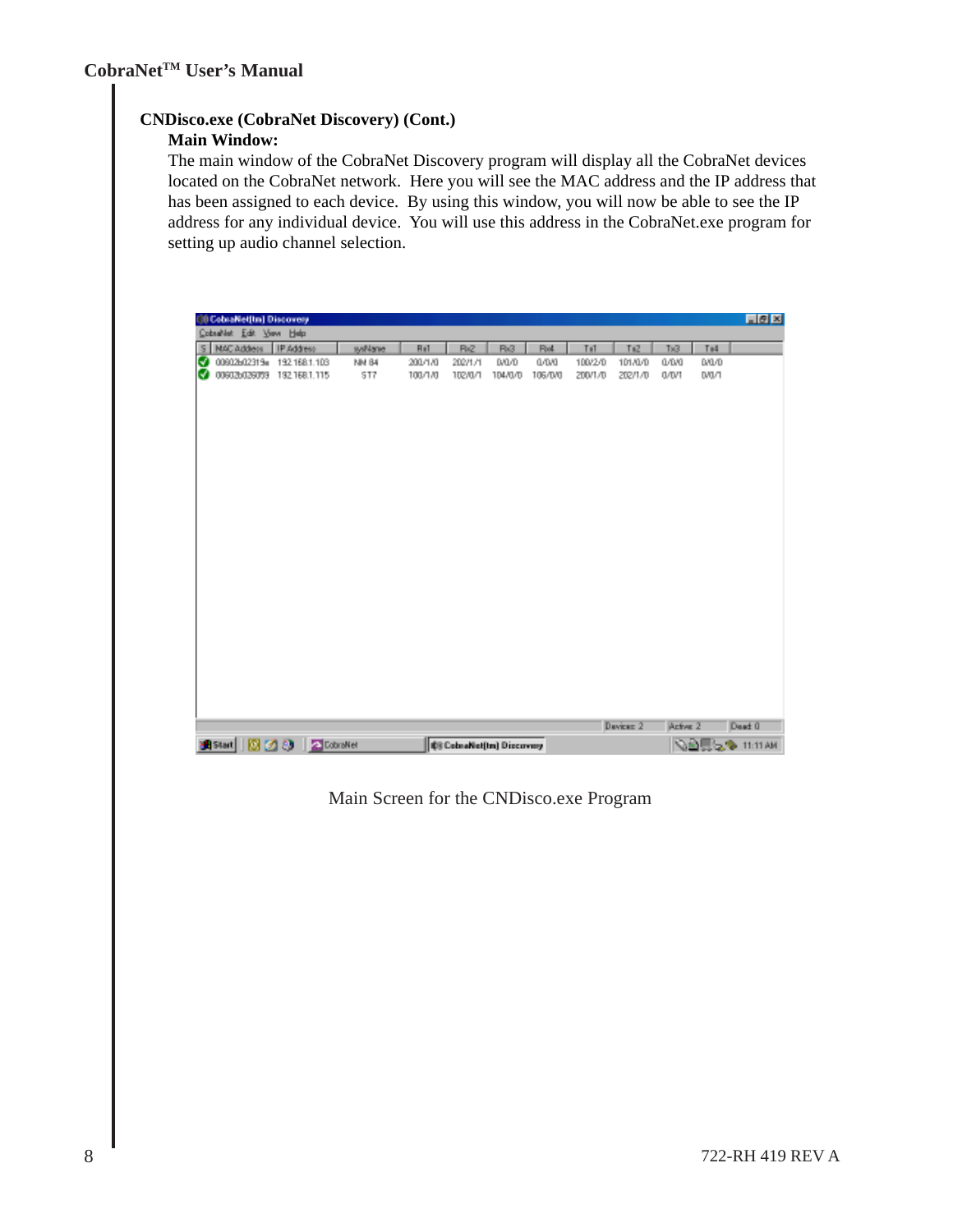#### **CobraNet.exe**

This program developed by Renkus-Heinz is used for the control of Renkus-Heinz's CobraNet products. Through the use of this program, you will be able to select the receivers, transmitters, and audio channel selections for the Renkus-Heinz CobraNet units. The following section covers the operation of the CobraNet.exe program.



Main Screen for CobraNet.exe Program

#### **Unit Information Section**

The controlling of the CobraNet device is accomplished by using the unit's IP address. To determine the unit's IP address, please refer to the CobraNet Discovery section of this manual.

#### **IP Address:**

This is where you enter the IP address of the unit you would like to control. The IP Address number, for example, should look something like 192.168.1.100. The IP address of a particular unit, could change for a particular unit from day to day. If the network has other equipment added to it, the IP address will be reassigned to avoid having two units with the same IP address. It's best to always view the CobraNet Discovery program first in order to obtain the current IP address for a particular unit.

#### **Name:**

In this field you can enter in a custom name for a unit in order to aid in its identification. For example, ST7.

#### **Location:**

In this field, text can be entered to help identify where a particular unit is located. For example, Left Cluster Position 1.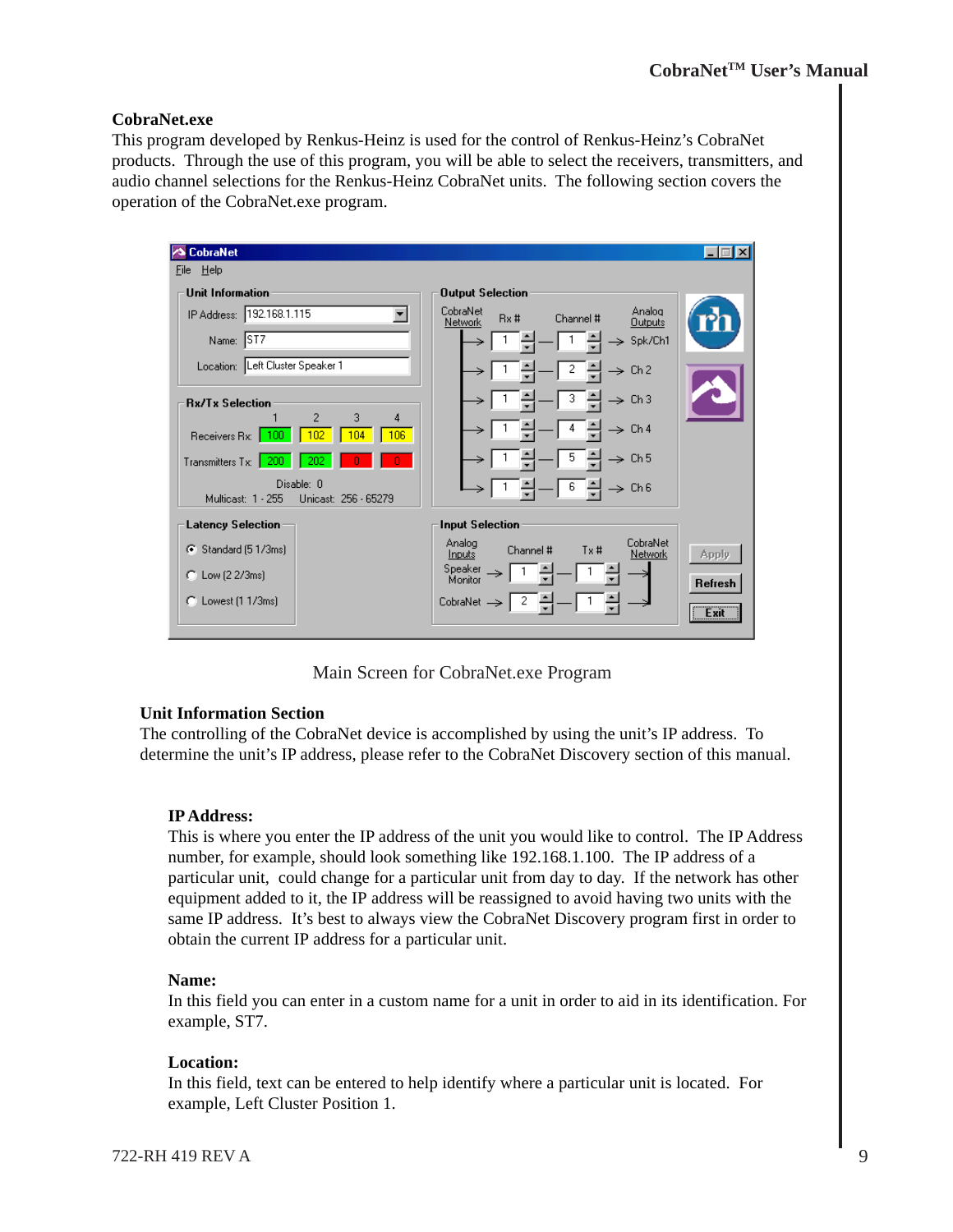#### **Rx/Tx Selection**

Inside the CobraNet unit, there are four receivers and four transmitters. These receivers (Rx) and transmitters (Tx) are used for either receiving or transmitting the Ethernet bundles down the network. In the Rx/Tx Selection area of the program, you specify which bundles you want to receive and on which bundles you want to transmit. The definitions of the bundle numbers are as follows:

|                               | 0: Disables the receiver or transmitter |
|-------------------------------|-----------------------------------------|
|                               | 1 thru 255: Multicast Mode              |
| 256 thru 65,279: Unicast Mode |                                         |

Multicast mode: In this mode, many receivers are allowed to access the same bundle number.

Unicast mode: In this mode, only one receiver on the network is allowed to receive the bundle.

To enter in a bundle number for ether the receiver or transmitter, select the box for a particular receiver or transmitter and enter in the desired bundle number. Click the Apply button and the change will be made.

After entering your desired bundle number for the receiver, the background color of the box will change. If the background color of the Rx box is green, that receiver has been given permission to receive on that bundle number and there is a transmitter on the network transmitting on that bundle number. If the background color is yellow, this can mean either you have not been given permission to receive on that bundle number, such as in the case of a unicast bundle, or there is no transmitter transmitting on that bundle number.

For the transmitter, after entering your desired bundle number, the background color of the box will change. If the background color of the Tx box is green, that transmitter has been given permission to transmit on that bundle number. If the background color is red, permission has been denied and you will not be transmitting on that bundle. This usually means that there is another transmitter on the network already using that particular bundle number.

#### **Latency Selection**

The CobraNet system uses a fixed amount of delay (latency) throughout the system. The standard CobraNet system uses a delay of 5 1/3msec. If less delay is required, you have the ability to select a lower latency setting. Selecting lower latency settings will reduce the channel count. For example, at 1 1/3ms latency, the channel count is reduced from 64 to 32 channels. All the devices on the network must be set to the same latency setting.

Care must be taken to insure the entire network, including the Ethernet switches, can operate properly at the reduced latency amount. Please refer to the CobraCad program developed by Peak Audio to insure the network can function properly at the lower latency settings.

#### **Output Selection**

Each CobraNet unit has the ability to receive 32 different channels of audio (4 receivers with 8 channels each  $= 32$ ). Of these 32 possible channels, the unit is capable of outputting 6 of these channels simultaneously. The Output Selection section of the software allows you to select these six channels.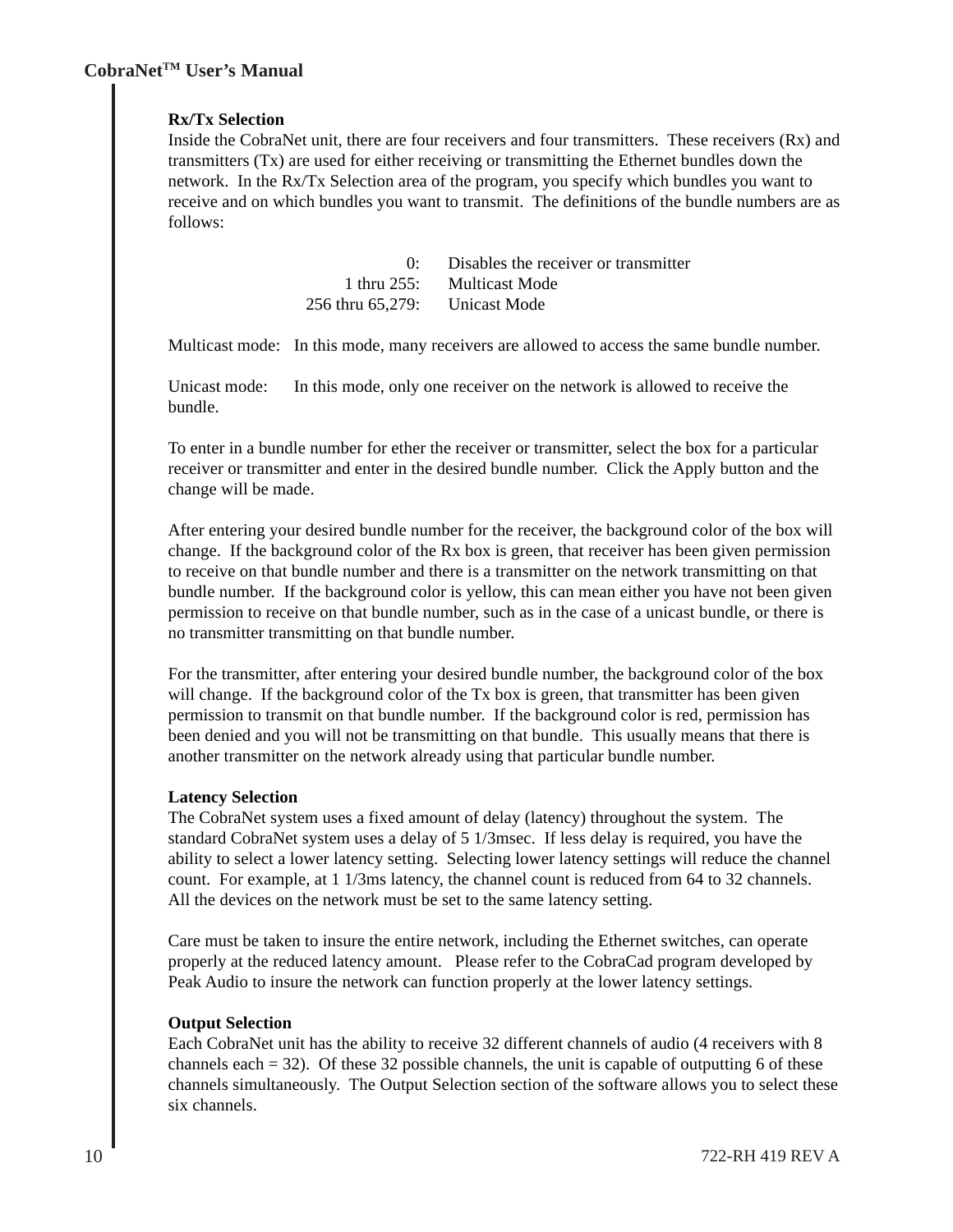#### **RX#:**

This is where you select the particular receiver you would like to use for each channel. In the RX/TX Selection section, you selected the bundle number you wanted each receiver to receive. Here you select one of the four available receivers to use (receivers  $1 - 4$ ).

#### **Channel #:**

Each bundle can carry up to eight different channels of audio. Here you select which channel on the bundle you desire (channels  $1 - 8$ ).

#### **Analog Outputs:**

This indicates where the analog audio channels are being routed. The Spk/Ch1 (Speaker / Channel 1) path routs the audio to the speaker internally as well as the Ch 1 output via the Phoenix style output connector. Channels 2 through 6 are routed to their respective Phoenix style output connectors on the CobraNet board.

#### **Input Selection**

Each CobraNet unit has the ability to transmit 32 different channels of audio (4 transmitters with 8 channels each  $= 32$ ). Of these 32 possible channels, the unit is capable of outputting 2 of these channels simultaneously. The Input Selection section of the software allows you to select these 2 channels.

#### **Analog Inputs:**

This indicates where the analog audio channels are coming from. The Speaker Monitor path routs audio from the individual speaker amplifier outputs onto the CobraNet network. By using R-Control in conjunction with CobraNet, you have the ability to select which amplifier's output is routed down the network. This function gives you the ability to listen to the output of any individual amplifier at another location in the facility. Without R-Control, the default amplifier is Channel 1. See the R-Control with CobraNet section of this manual that follow on the next page. This feature does not apply to the CobraNet Breakout Box.

#### **Channel #:**

Each bundle can carry up to eight different channels of audio. Here you select which channel on the bundle you desire (channels  $1 - 8$ ).

#### **TX#:**

This is where you select the particular transmitter you would like to use for each channel. In the RX/TX Selection section, you selected the bundle number on which you wanted each transmitter to transmit. Here you select which one of the four available transmitters to use  $(transmitters 1 – 4).$ 

#### **Apply Button**

The Apply button will send any changes made to the unit configuration to the CobraNet unit whose IP address is entered in the IP Address box.

#### **Refresh Button**

The Refresh button will go and read all the configuration parameters from the unit with whose IP address is entered in the IP Address box.

#### **Exit Button**

Exits the program.

722-RH 419 REV A